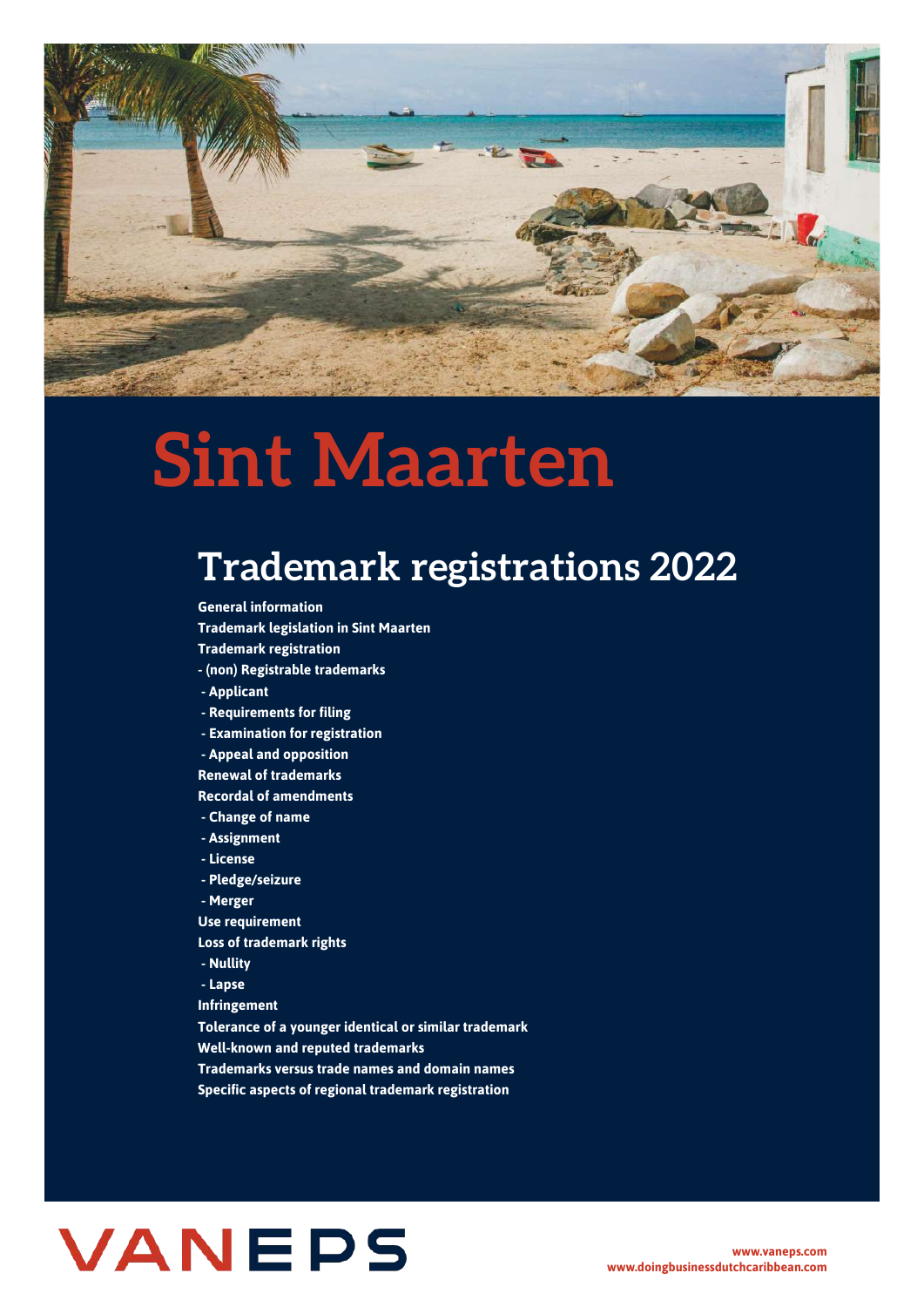

## **General information**

Prior to October 2010, The Netherlands dependent territories consisted of Aruba and the Netherlands Antilles. The Netherlands Antilles were dissolved on October 10, 2010. Before the dissolvement, the Netherlands Antilles comprised the Caribbean islands of Curaçao, Sint Maarten (Dutch side), Bonaire, St. Eustatius and Saba. The Netherlands Antilles, Aruba and the Netherlands were already independent countries within the Kingdom of the Netherlands. As a result of the dismantling process of the Netherlands Antilles, Sint Maarten and Curaçao became also separate independent countries in the Kingdom of the Netherlands and obtained a status similar to the status the island of Aruba already has since 1986. The islands Bonaire, St. Eustatius and Saba, hereinafter referred to as the "BES islands", transformed into public entities (similar to a municipality) within the Netherlands. The constituent islands of the former Netherlands Antilles now all have their own distinctive trademark legislation and administration. Aruba already has its own trademark legislation since 1989.

All former Netherlands Antilles trademark registrations and applications trademark which were filed before 10 October 2010 have automatically been converted into trademark registrations for the territories Sint Maarten and Curaçao trademark. For the moment, the Bureau for Intellectual Property of Curaçao will also act as the Bureau for Intellectual Property for both Sint Maarten and Curaçao during a transitional period.

With respect to the BES islands the former Netherlands Antilles trademark registrations and applications had to be maintained by filing a confirmative depot before 10 October 2011. All former Netherlands Antilles trademark registrations that were not confirmed, lapsed as of 10 October 2010.

Sint Maarten, Curaçao, Aruba and the BES islands are not a member of the European Union and consequently Community trademark legislation does not apply on these islands.

# **Trademark legislation in Sint Maarten**

#### **National**

On a local level, trademark protection in Sint Maarten is now governed by the Trademark Act 1995, the Trademark Decree 1995 and the Regulation of the Bureau for Intellectual Property of Sint Maarten ("BIP").

#### **International Registration**

As a result of the dismantling process, international registrations which contained a designation of the former Netherlands Antilles continued to have effect in the three new territorial entities (Sint Maarten, Curaçao and the BES islands). Furthermore, international applications containing a designation of the Netherlands Antilles, which were pending, and which were registered with a date prior to 10 October 2010, were registered with respect to the three new territorial entities. In each case, the applicable legislation will be the corresponding legislation for the territorial entity concerned.

As from October, 2010, international applicants and holders of international registrations may individually designate, or subsequently designate, under the Madrid Protocol, the territorial entities of Sint Maarten, Curaçao and/or the BES islands.

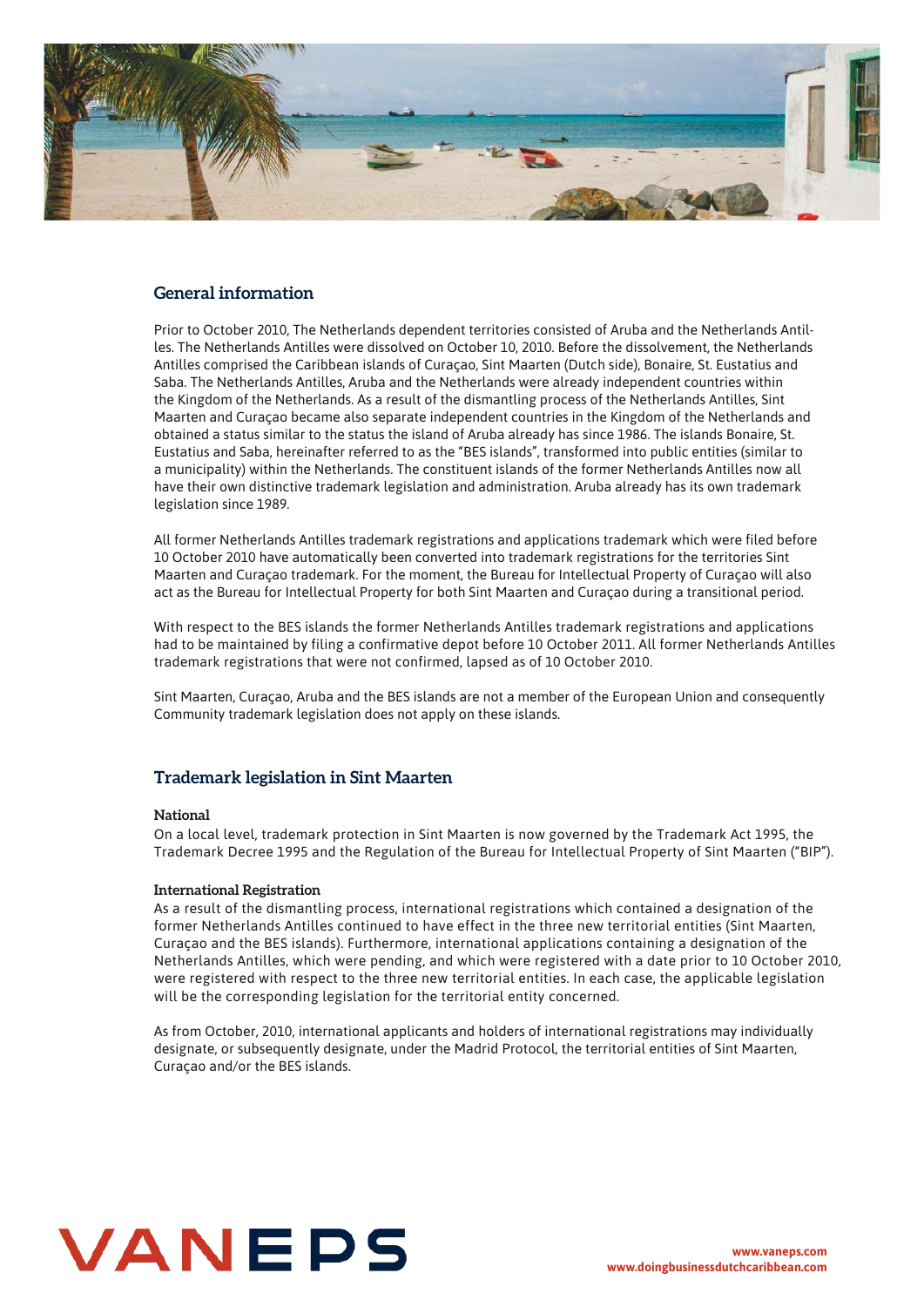

#### **International**

The relevant trademark conventions of which Sint Maarten is party of, are as follows:

- Paris Convention for the Protection of Industrial Property (International Union);
- the Madrid Protocol concerning the international registration of trademarks;
- the Agreement on Trade-Related Aspects of International Property Rights (TRIP's);
- Nice agreement Concerning the International Classification of Goods and Services;
- Trademark Law Treaty; and
- the Singapore Treaty on the Law of Trademarks.

Sint Maarten is a member of the World Trade Organization ("WTO") and the World Intellectual Property Organization ("WIPO").

# **Trademark registration**

A trademark owner can only claim exclusive rights to a trademark in Sint Maarten if the concerned trademark is duly registered with the BIP. Protection of a trademark lasts for ten years following the date of application and is valid in the country Sint Maarten (Dutch side). A registration is renewable for a successive ten-year period.

Under Sint Maarten law, the exclusive right to a trademark is obtained by registration, which confers exclusive proprietary rights. Accordingly, without prejudice to priority rights, the proprietary rights to a trademark belong to the party who was the first to file an application for registration of the mark concerned. The exclusive rights to a trademark do not include the right to prevent the use in the course of trade of a similar sign which is protected on the basis of a prior right which only has local significance, if such prior right is recognized under the law of Sint Maarten.

#### **Registrable trademarks**

As trademarks may be registered words, including personal names, drawings, prints, seals, letters, numerals, the shape of goods or their packaging and all other signs that may serve to distinguish the goods or services of an enterprise, provided they are not excluded from protection and registration by law.

Shapes determined by the nature of the goods, that influence the actual value of the goods, or that yield a result in the industrial field, cannot be regarded as trademarks.

Trademarks may be registered in relation to goods and services. In principle, the provisions relating to trademarks for goods apply to service marks as well. An application for the registration of a trademark may be both for goods and services. Multiclass applications are accepted.

#### **Non registrable trademarks**

The following trademarks are non registrable:

- trademarks lacking a distinctive character;
- trademarks consisting exclusively of signs or indications which may serve in trade to designate the kind, quality, quantity, intended purpose, value, geographical origin or time of production of the goods or of rendering of the services, or which have become customary in a current language of Sint Maarten or in the bona fide and established practices of the trade in Sint Maarten;
- trademarks being contrary to morality or to public order irrespective of the use that is made thereof;

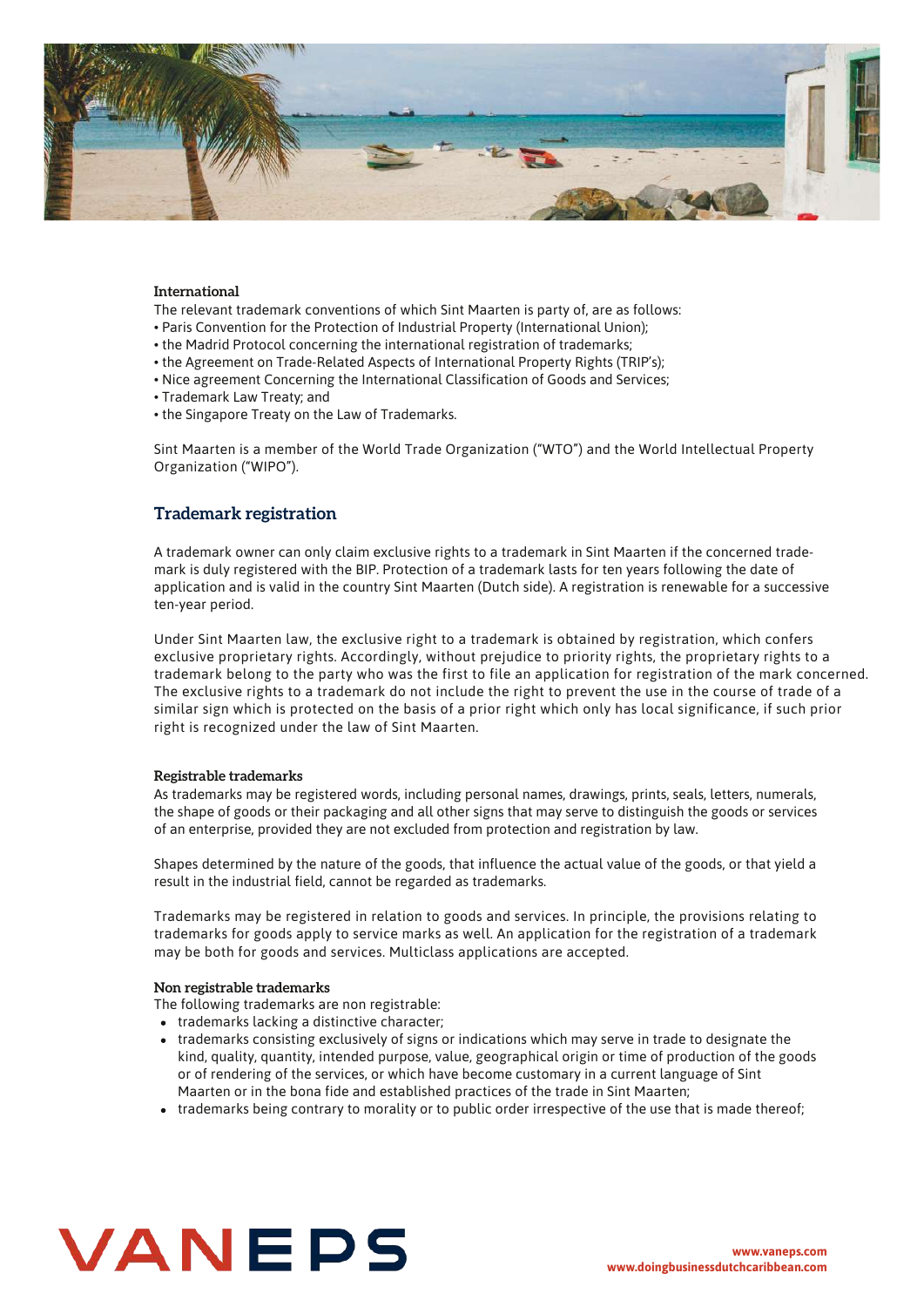

- trademarks consisting of or containing without authorization by the competent authorities, armorial bearings, flags or any other State emblems of any of the countries which are party to the Paris Convention,
- or official signs and hallmarks indicating control and warranty adopted by those countries, provided the trademark is intended to be used for goods or services identical or similar to those in respect of which
- control and warranty is indicated, or any imitation of these from a heraldic point of view;
- 5. trademarks consisting of or containing without authorization by the competent authorities, armorial bearings, flags, other emblems, abbreviations and names of international intergovernmental organizations
- of which one or more countries which are party to the Paris Convention are members, or any imitation
- thereof from a heraldic point of view; and
- 6. trademarks of which the registration is applied for in respect of goods or services for which the use
- thereof could lead to deceit of the public.

Furthermore, the law provides that, notwithstanding registration in the Trademark Register of Sint Maarten, no protective rights will be acquired in respect of the following trademarks:

- trademarks similar to a collective trademark deposited for similar goods or services, in respect of which proprietary rights existed which lapsed less than three years ago, (this does not apply for the former owner of an identical or similar collective trademark or his/her successor in title);
- trademarks similar to an individual trademark, registered on behalf of a third party for similar goods or services, in respect of which the registration expired less than two years ago, unless such third party gave his/her consent or did not fulfill the use requirement in respect of such trademark;
- trademarks liable to be confused with a trademark that is a well-known trademark within the meaning of Article 6bis of the Paris Convention, owned by someone else, unless the owner of such trademark gave his her consent;
- trademarks for wines or spirits consisting of or containing geographical indications for the designation of wines or spirits, with respect to wines or spirits not originating from the geographical place so indicated, or if deposited in good faith before the geographical indication concerned became protected in the country of origin; and
- trademarks of which the registration was applied for in bad faith. A trademark is deemed to have been applied for in bad faith, in any of the following instances:
	- a. if the trademark has been applied for by an applicant who knew or ought to know that, within the preceding three years, a third party has used, in good faith and in a normal manner, within Sint Maarten, a similar trademark in respect of similar goods or services, and the said third party has not given his/her consent; or
	- b. if the trademark has been applied for by an applicant who, as a result of direct relations with a third party, knew that within the preceding three years the said third party has used, in good faith and in a normal manner, outside Sint Maarten a similar trademark in respect of similar goods or services, unless such third party has given his/her consent or the said knowledge about the use of the trademark was acquired only after the applicant had started to use the trademark within Sint Maarten.

#### **Applicant**

Any person, either individual or legal entity, may apply for and obtain registration of a trademark. It is not a requirement that the applicant for registration has an enterprise to which the trademark relates, and so it is possible, for instance, that a trademark is registered by a holding company, and is used by its subsidiary. Use of a trademark or even a bona fide intention to use a trademark is not a prerequisite for its registration. However, the right to a trademark may lapse in case of non-use, without valid reasons, during an uninterrupted period of five years. Foreigners may apply for and obtain registration of trademarks to the same extent as parties being a national of or domiciled in Sint Maarten.

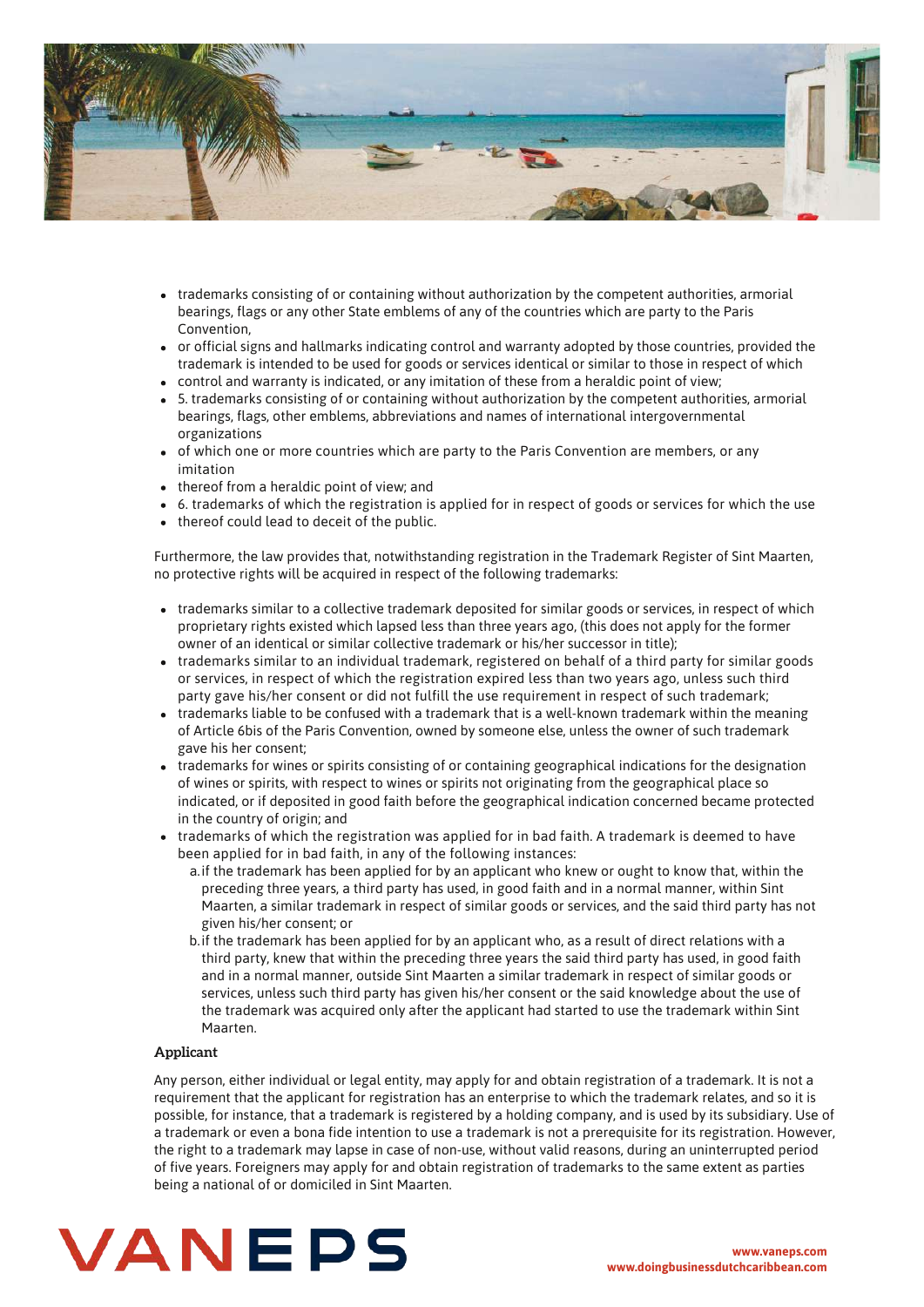

#### **Requirements for filing**

Application must be filed on prescribed form, in English, signed by the applicant (if signed on behalf of a corporate body, name and capacity of the signatory must be mentioned below the signature), or signed by the agent who is authorized thereto.

Letters and evidence originating from abroad may be written in another language. Evidence or documents written in another language must be submitted along with a translation into English.

An application must comprise:

- 1.state name, given names (in full) and street address of the interested party, if the latter is a natural person. If a corporate body is involved, please state the name under the articles of incorporation, including the corporate structure, and also the street address and the principal place of business; \
- 2.a statement of the categories of goods and services (11th edition Nice Agreement);
- 3. in case a collective trademark or a shape mark is involved, an indication that a collective mark or a shape mark is concerned, and, with respect to the collective trademark, a copy of the regulations concerning the use and control of the trademark are also required to obtain a filing date;
- 4. the trademark and an indication that the trademark is a verbal mark, a figurative trademark, a semifigurative trademark, a shape mark or any other type of trademark. If you wish to register a verbal mark, specify the trademark in the appropriate space, using block capitals. If you wish to register a figurative mark place an image of the trademark within the appropriate space:
	- the image must be sufficient quality to allow for electronic processing (scanning); a. b.the image must be a photo (graphic) image of professional quality on matte paper with a rectangular or square format; and\
	- the height and width of the image should not be larger than 8 cm and no smaller than 1.5 cm. c. Maximum printing format8 x 8 cm.
- when priority based on the Paris Convention is claimed, a certified copy of the basic application needs 5. to be filed (at the latest within one month after the filing date);
- 6.a list of goods and/or services for which registration is desired, namely a description of the goods and/ or services, with indication of the international class(es). Please note that the 11th edition of the Nice Classification applies in Sint Maarten;
- 7.an application may relate to goods or services of more than one class of the International Classification (Nice, 11th edition), provided that an additional class fee is due for each class over the third. Registration of a trademark for both goods and services may be applied for in one application;
- 8.payment of the required fees (and proof thereof in case the payment has been made by means of transfer or deposit); and
- 9.

#### **Filing by fax**

The application for registration, as well as the application for renewal of a registration, and other documents which are signed may be sent by telefax to BIP.

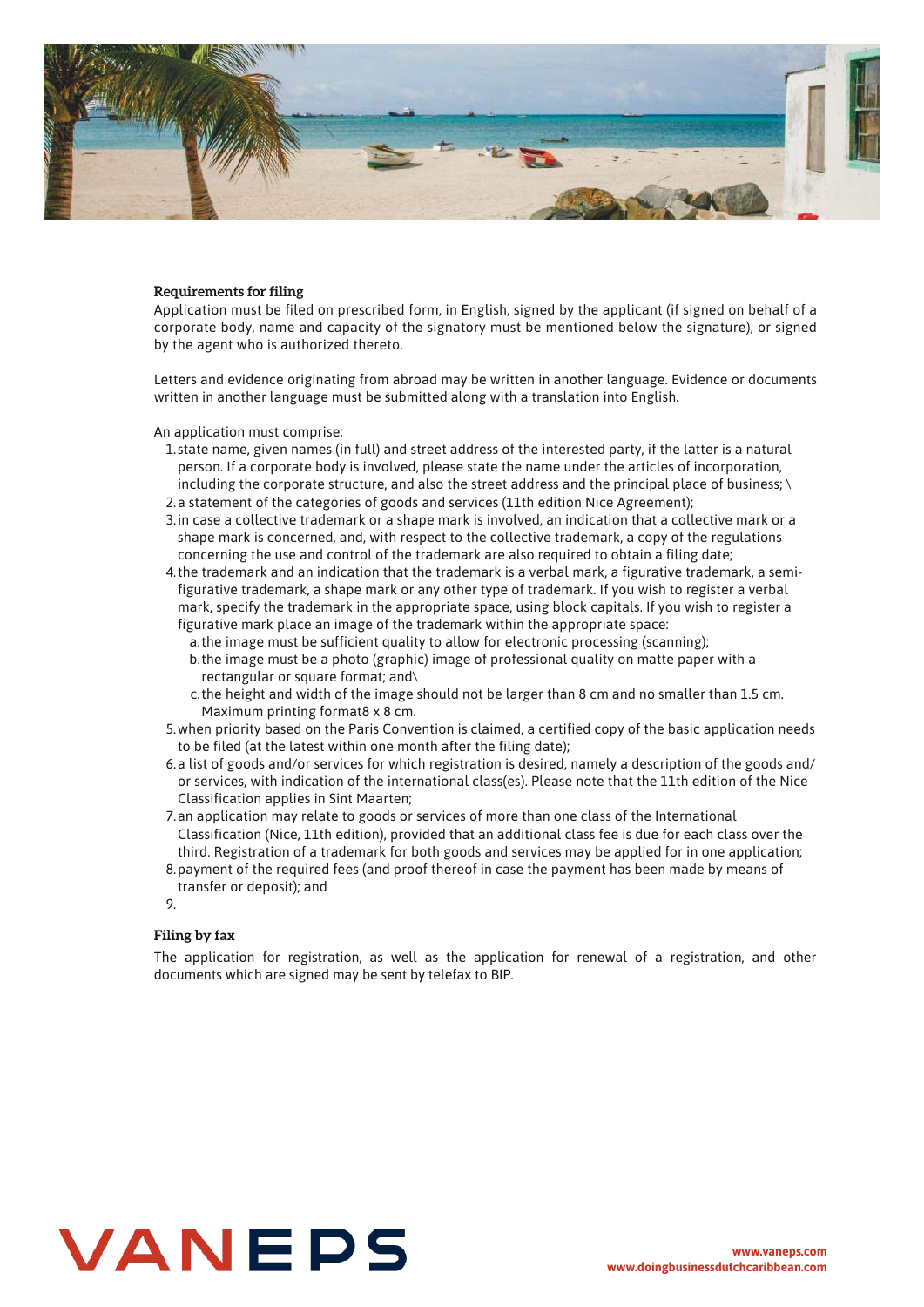

#### **Appointment of representative**

Applicants having no seat or not domiciled in Sint Maarten must appoint an agent, who is either a trademark agent admitted by and registered at the BIP, or attorney at law practicing within Sint Maarten, and must elect domicile with that agent.

#### **Power of attorney**

It is not required to attach a power of attorney with the application if the applicant decides to designate an agent or an attorney to assist him with the registration of a trademark. Any agent or an attorney shall be presumed to have a power of attorney to do so. If the BOIP has reason to doubt the correctness of a representative's authorization it may require a power of attorney within one month. This period may be extended upon request with one month. The failure to respond within the original or extended period shall result in the application being disregarded.

#### **Filing authority**

Applications for registration of a trademark are to be filed with and to be dealt with by the BIP Sint Maarten, under the authority of the Ministry of Justice.

#### **Classification**

The classification of goods and services, applied in Sint Maarten in respect of the registration of trademarks, is the International Classification established under the Nice Agreement Concerning the International Classification of Goods and Services for the Purposes of the Registration of Marks (10th edition.). The goods and/or services for which registration is desired must be described precisely and in accordance with the International Classification of Nice.

#### **Availability search**

The carrying out of an availability search is not required. Nevertheless, it is recommended that the applicant, before filing an application for registration should carry out an availability search among prior registrations in Sint Maarten as a preliminary search on a voluntary basis, in order to evaluate the possibility of conflicts with prior rights. Carrying out of an availability search may be requested on payment of the required fee by any party. Carrying out of a search will normally take at least one month or longer. It is possible to request an accelerated availability search which will take approximately two weeks after payment of the required extra fee.

#### **Examination**

A. Formal examination

The BIP will first examine whether the requirements for obtaining a filing date have been complied with. Within two months from filing, the applicant will be notified of the filing date or of the grounds explaining why a filing date could not be established. After a filing date has been accorded, it will be examined whether the other formal requirements have been met. If the application doesn't comply with one or more of those requirements, the applicant will be informed thereof with indication of the requirements concerned, and will be given three months to comply with these requirements. This term may be extended on request or ex officio, provided that it cannot be extended beyond six months from the date of dispatch of the first notification. If the requirements are not complied with within the prescribed term, the application will lapse.

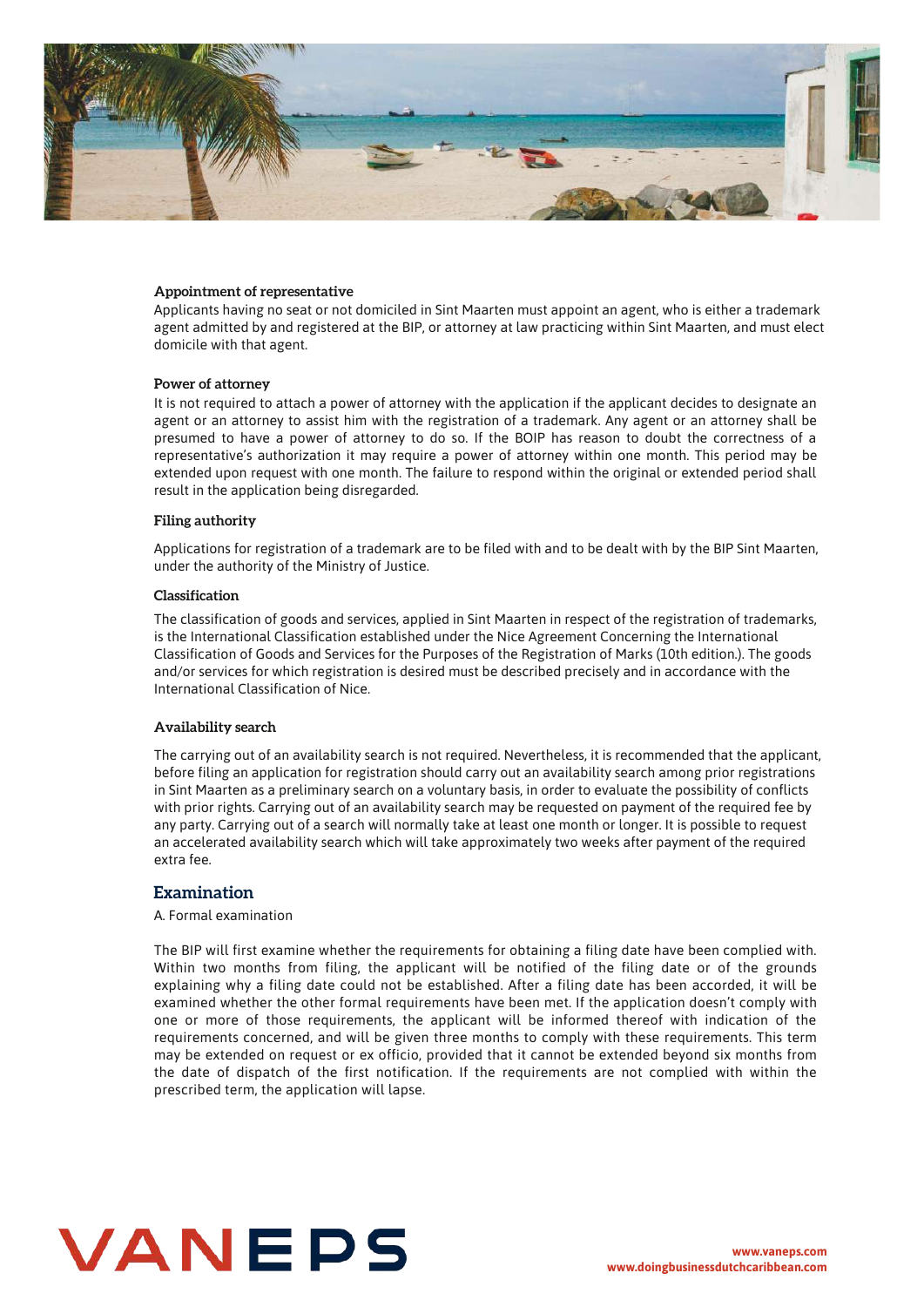

B. Examination as to registrability per se / examination on formal grounds

1. the trademark applied for is eligible for registration; Applications for registration are also examined as to registrability per se. The BIP shall examine whether:

- 2. the trademark has a distinctive character and is not exclusively descriptive;
- 3. the trademark is contrary to morality or to public order;
- 4. the trademark is a trademark of which registration is allowed in view of Article 6ter of the Paris Convention;
- 5. the registration of the trademark is applied for goods or services in respect of which use of the trademark may not lead to deceit of the public; and
- 6.the trademark is not a trademark for wines or spirits containing or consisting of geographical indications, for wines or spirits not originating from the geographical area so indicated. Registration of such trademark may be allowed if applied for in good faith before 1 January 2001, or if applied for in good faith before the geographical indication concerned is protected in the country of origin.

In case it is established by the BIP that the trademark is not registrable per se, registration will be provisionally refused. Before final refusal of the registration, the BIP will inform the applicant within two months from the filing of the application of its intention to refuse the registration. The applicant will be given the opportunity to file a reply in order to overcome the refusal within three months, which period may be extended on request or ex officio, provided that it cannot be extended beyond six months from the date of the first notification on the intention of refusal. If no reply is filed within said term, or if the reply is not sufficient, registration will be totally or partially refused and the applicant shall be notified thereof. The notification shall contain the grounds for refusal. The refusal must relate to the entire trademark, but may be limited to one or some of the goods or services for which registration is applied for.

If the decision to either entirely or partially refuse registration has become definitive, the deposit of the trademark will be null in so far as registration is refused.

#### **Term**

If during the last day of any term, the BIP is closed, the relative term is automatically extended until the end of the first day on which the Bureau is open for business again.

#### **Registration**

Registration of a trademark in the Trademark Register of Sint Maarten cannot be refused based on anticipations. If the application meets the formal requirements, and the trademark is not found non registrable per se, the registration of the trademark will be effected. The legal date of registration of a trademark in the Trademark Register of Sint Maarten shall be the same as the official date of filing, irrespective of the actual date on which the registration is accepted. Registration will take place in the language of the application.

#### **Appeal**

Within two months from the notification of final refusal, the applicant may lodge an appeal against the decision of the BIP. The appeal is to be lodged with the Joint Court of Justice of Aruba, Curaçao, Sint Maarten and/of Bonaire, St. Eustatius and Saba, and may be lodged on applicant's behalf by the authorized trademark agent in Sint Maarten.

#### **Opposition**

Ex parte opposition proceedings are not provided in Sint Maarten. After registration, the cancellation of a trademark on both relative and absolute grounds may be demanded in proceedings on the merits before the Court of First Instance. In these proceedings you can also ask for an injunction and/or damages.

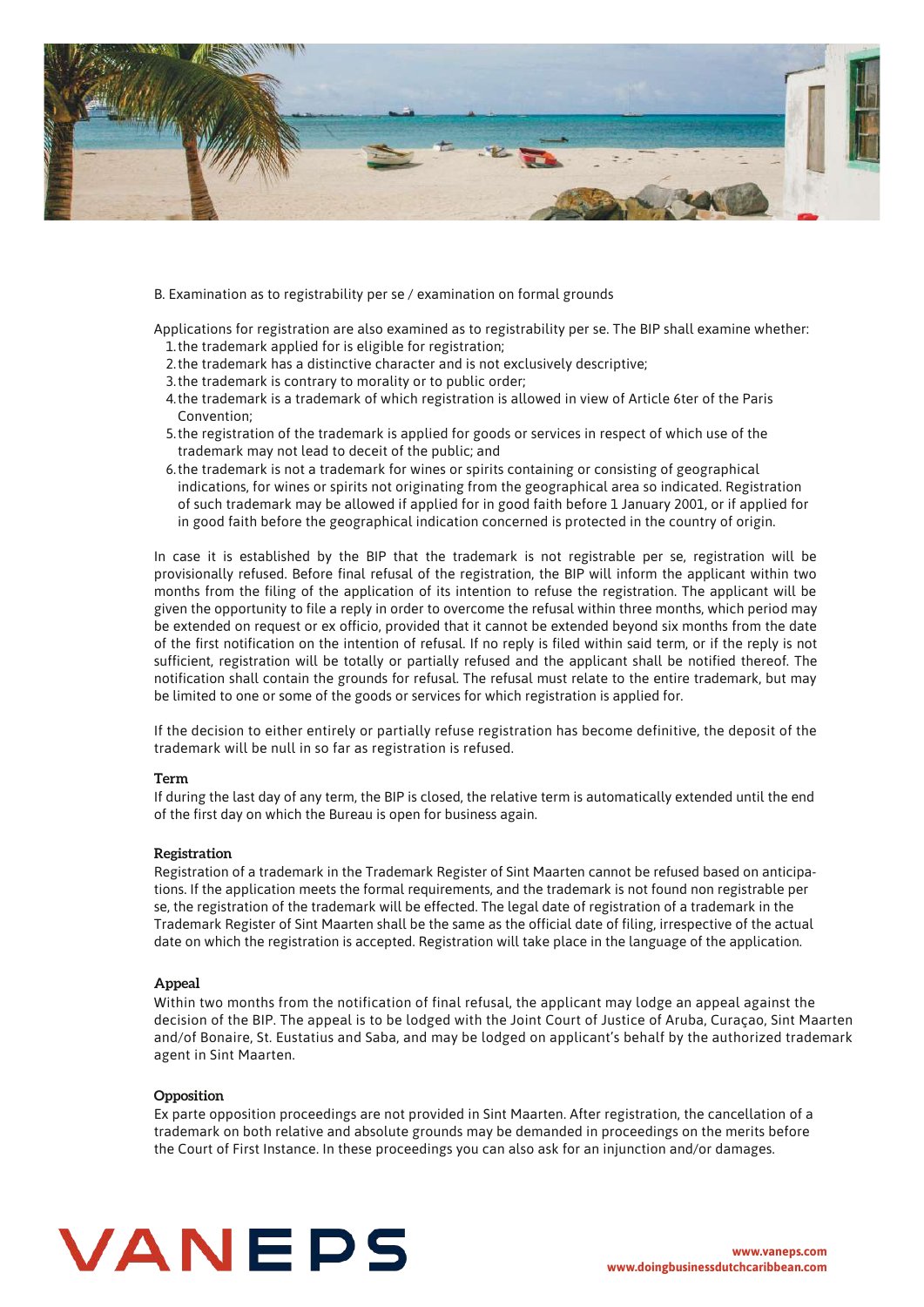

#### **Alteration after registration**

The sign or figure of which a registered trademark consists may not be modified, nor during its registration, nor at the occasion of the renewal thereof.

#### **Certificate of registration**

As soon as the registration has been effected a certificate of registration will be provided to the applicant.

#### **Publication**

Upon registration, all particulars thereof are published in the Trademarks Register Publication will be done in the language of the registration. At present, there is no publication of the application prior to registration.

All particulars regarding registrations of trademarks in Sint Maarten including renewal, amendment, assignment, grant or cancellation of licenses, pledge or seizure, nullity are published.

### **Renewal of trademarks**

If a trademark owner wishes to renew his registration after the previous registration period of ten years has expired or will soon expire, the owner has to apply for renewal and pay the renewal fee(s) within a period of six months prior to the expiration of the running period of protection. Renewal may still be applied for and the required renewal fee(s) be paid during a grace period of six months after expiration of the registration period, provided that an extra fee is due for payment of the renewal fee(s) during the grace period. The renewal period runs from six months before until six months after the date of expiration.

#### **Requirements**

The requirements for renewal are:

- 1. an application on a prescribed form, signed by the applicant or agent, containing:
	- a. the full name and address of the owner of the registration;
	- b. the name and address of the agent;
	- c. if the list of goods and services has been limited since the last publication, mentioning the goods and/or services for which the registration must be renewed, as far as possible, in the terms of the alphabetical list appertaining to the Nice International Classification and, at all events, grouped according to the classes and in the order of sequence of the classes of the International Classification; and
	- d. the number and date of the last registration.
- 2.evidence of payment of the renewal fee and of the additional class (above the third class) fees due (if any);

When application documents for the renewal of the registration of a trademark appear to be incomplete, the applicant will be informed thereof as soon as possible and will be given an opportunity to comply with the requirements within six months after filing the application for renewal. When the application for renewal is not brought in order within that period, renewal shall not be affected.

Renewal takes place in English. After renewal, a certificate of renewal will be sent to the owner of the registration.

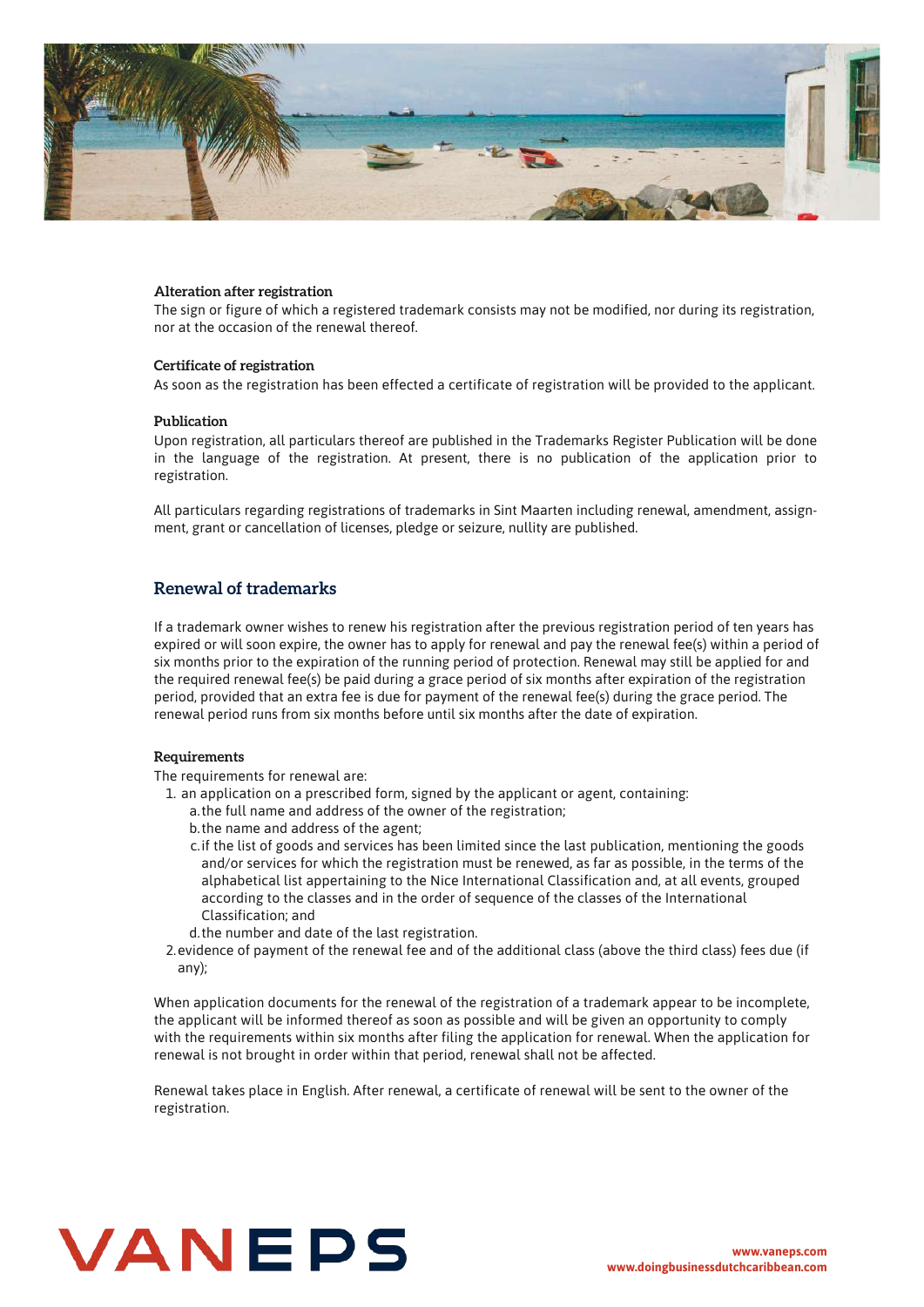

# **Recordal of amendments**

#### **Change of name and/or address**

- The requirements for the recordal of change of name and/or address are:
- 1. an application, signed by the owner of the registration or agent, containing: a. the registration number;
- b. the name and address of the owner of the registration; and
- c. the name and address of the agent.

#### **Recordal of assignment**

Assignment of a registered trademark is possible either with or without the goodwill of the business concerned and either for all of the goods and/or services, for which the trademark was registered, or for only part of these goods and/or services. Assignment must be in writing. The assignment of a registered trademark may not be restricted to a part of Sint Maarten only, but must always apply to the whole territory of Sint Maarten (Dutch side). If not, the assignment will be subject to nullification. The assignment of a trademark must be recorded in the Trademark Register in order to be valid against third parties.

#### **Requirements**

The requirements for the recordal of assignment are:

- 1.a Deed of Assignment (or a certified copy thereof) or a copy of any document proving the assignment, such as an original declaration signed by both parties confirming the existence of the said assignment; and
- 2.an application, signed by the owner of the registration or agent, containing:
	- a.the registration number;
	- b. the name and address of the owner of the registration; and
	- c. the name and address of the agent.

#### **Recordal of license**

Both exclusive and non-exclusive licenses under a registered trademark may be recorded against the concerned trademark registration. A license may be restricted to part of the goods or services for which the trademark was registered. Likewise, a license under a trademark may be restricted as to its duration and/or the territory within which the trademark may be affixed by the licensee.

As applies for assignments, a license under a trademark must be recorded in the Trademark Register in order to be effective against third parties. The requirements for recordal of a license are similar to those for assignments.

For the purpose of fulfilling the requirement for use of a trademark, the use by a licensee is equivalent to use by the owner of the trademark. Although the license, strictly speaking, probably need not have to be recorded in order to attribute the use by the licensee to the trademark owner, it is nevertheless strongly recommended that the license be recorded against the trademark registration.

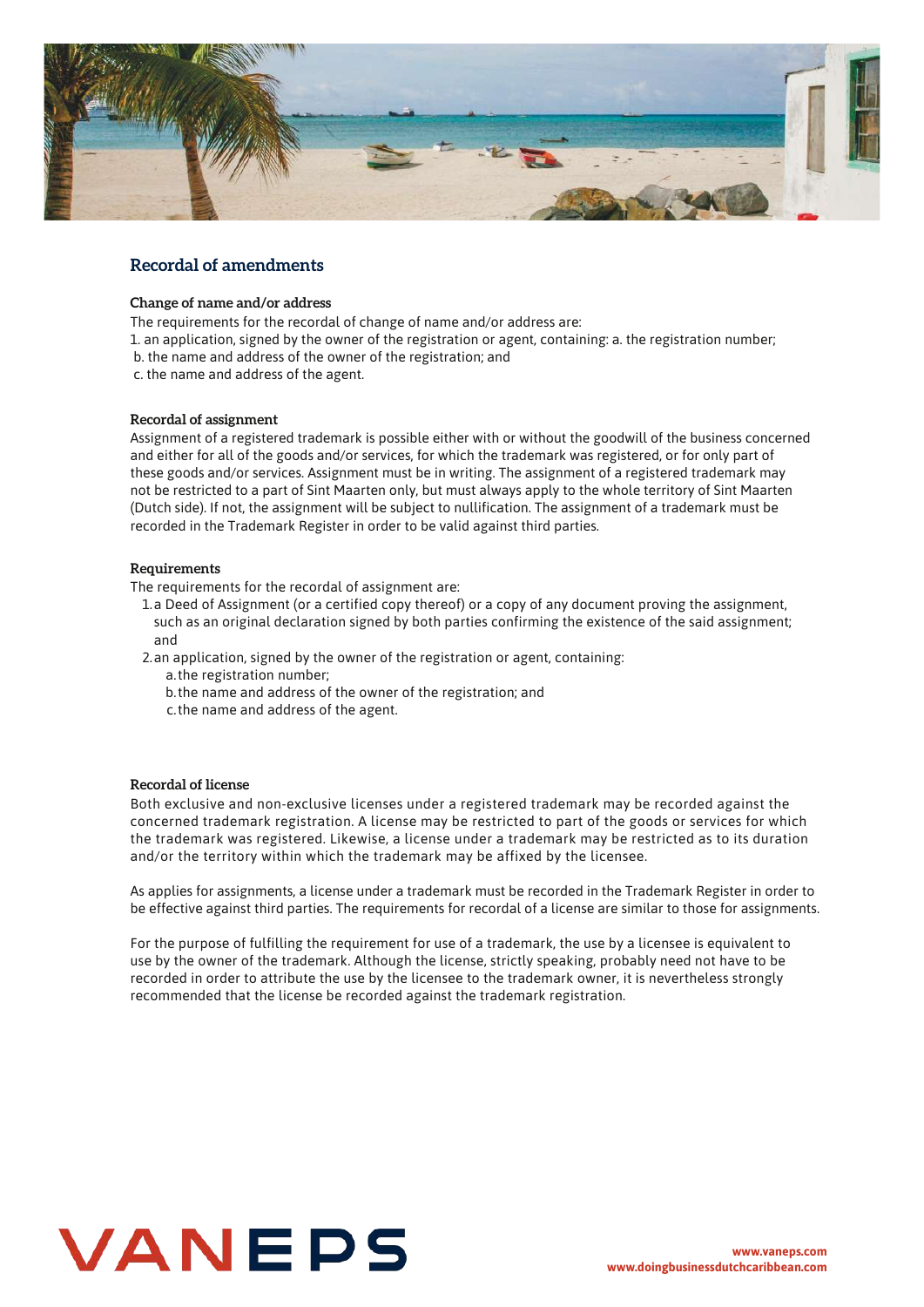

#### **Requirements**

The requirements for the recordal of license are:

1.a certified copy of the executed license agreement or any original document proving the license, such as an original declaration signed by both parties confirming the existence of said license; and

- 2.an application signed by the owner of the registration or agent, containing:
	- a. the registration number;
	- b. the name and address of the owner of the registration; and
	- c. the name and address of the agent.

#### **Recordal of pledge or seizure**

A registered trademark may be the object of a pledge or seizure. Pledge and seizure are to be recorded in the Trademark Register in order to be effective against third parties. If a pledge or seizure is recorded, the registration of the trademark can be cancelled voluntarily only upon the request made by the owner of the registration and the pledgee or creditor jointly.

#### **Requirements**

The requirements for the recordal of pledge are:

- 1.a certified copy of the executed pledge agreement or any original document proving the pledge, such as an original declaration signed by both parties confirming the existence of the said pledge; and
- 2. an application signed by the owner of the registration or agent, containing:
	- a.the registration number;
	- b. the name and address of the owner of the registration; and
	- c. the name and address of the agent.

#### **Recordal of merger**

#### **Requirements**

The requirements for the recordal of merger are: a certified copy of the documents evidencing the merger, such as an excerpt of the Chamber of Commerce.

#### **Use requirement**

A registered trademark should be normally used in order to prevent the lapse of the exclusive rights to the trademark. The exclusive rights to a trademark could be declared null and void by the court if, without a valid reason, the trademark is not used in a normal manner for the goods and/or services for which the trademark has been registered during any uninterrupted period of five years. However, it is possible to avert revocation by (timely) resumption of use.

In a lawsuit, the Court may place the burden of proof as to use, wholly or partly upon the owner of the trademark.

The question whether the use of a trademark can be classified as 'normal use' shall be determined by considering all the circumstances of the case. Generally, the use of a trademark constitutes normal use if it was performed for the purpose of acquiring a sale of the products concerned. A more nominal use, for instance by 'token sales', will not be sufficient.

The use of a registered trademark by another person with the consent of the owner will accrue to the owner. Use of a trademark in a form differing in elements which do not alter the distinctive character of the trademark in the form in which it was registered may be considered sufficient use. Affixing in Sint Maarten, a trademark on goods destined solely for export out of Sint Maarten or on the packaging of such goods is relevant use.

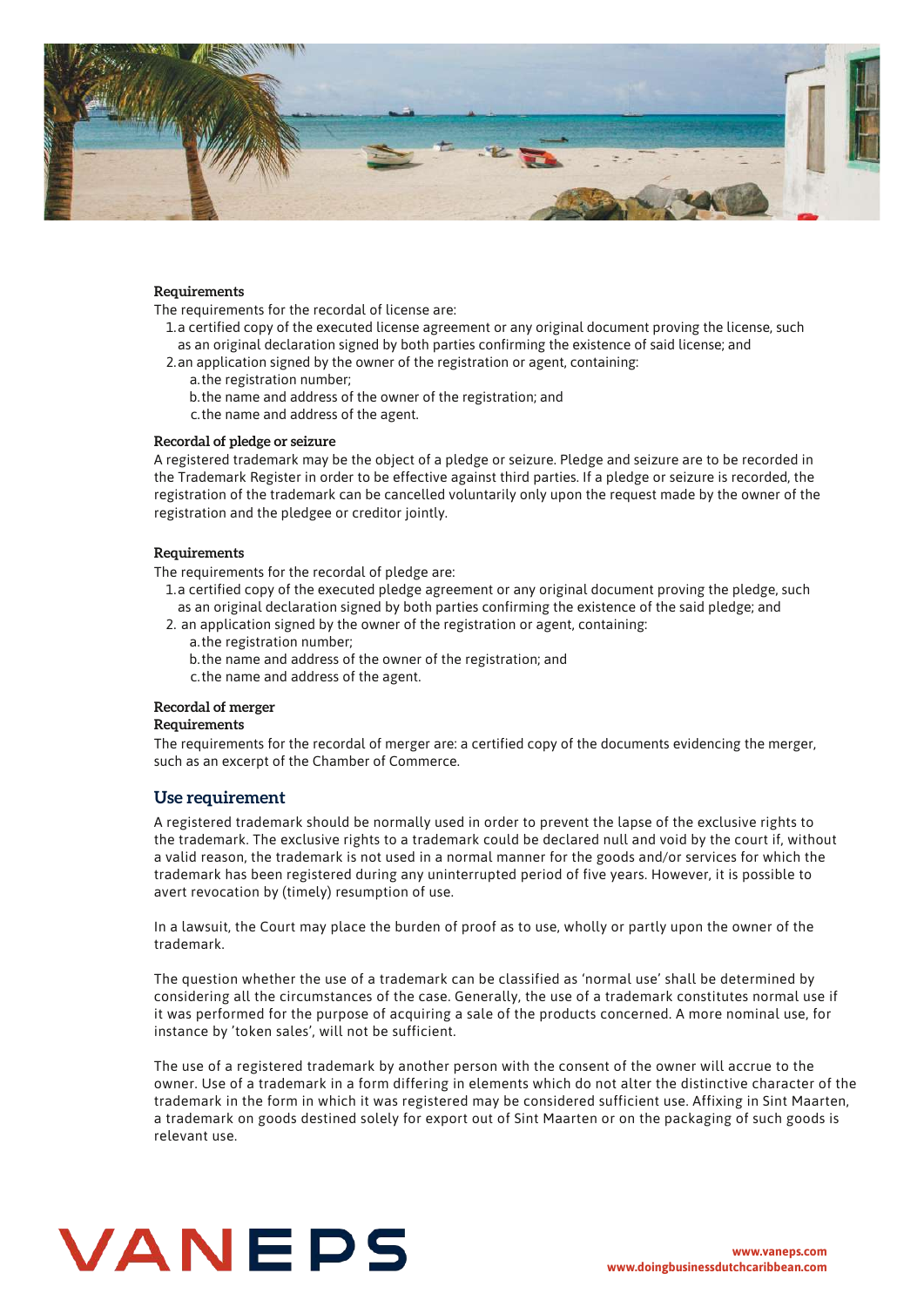

# **Loss of trademark rights**

#### **Nullity of a trademark**

The nullity of the registration of a trademark may be invoked, either in an action for nullification before the competent Court, or as a defense against any action taken by the registered owner of the trademark, by any of the following:

- $1.$ by any interested party, including the Public Prosecutor, and at any time, if the registered trademark:
	- consists of a sign which, according to its nature, cannot be considered to constitute a trademark in a. the sense of the law; or
	- falls under any of the categories mentioned under 'non registrable trademarks', items 1, 2, 3, 4, 5, 6 b. or 11.
- 2.by any interested party, including the Public Prosecutor, during five years from the date the application for registration of the trademark was filed; in case the filing of a trademark corresponds to a collective trademark, filed for similar goods or services to which a right that lapsed in the course of the three years preceding that filing, was attached; and
- 3.by the owner of the older trademark concerned, or by any interested third party jointly with the said owner:
	- i.at any time (but see provision on forfeiture of rights in case of acquiescence), if the registered trademark is:
		- 1. identical to a trademark, filed by a third party at an earlier date and for the same goods or services, to which rights existed at the time of filing of the later trademark which are still in force;
		- 2. identical or similar to a trademark, filed by a third party at an earlier date for the same or similar goods or services to which rights existed at the time of filing of the later trademark which are still in force, where there exists in the public mind a likelihood of association of the trademarks; or
		- similar to another trademark registered for non-similar goods or services which has a 3. reputation in the territory of Sint Maarten to which rights existed at the time of filing of the later trademark which are still in force, where use without due cause of the younger trademark takes unfair advantage of, or is detrimental to, the distinctive character of the repute of the older trademark.
	- ii.during three years from the date of lapse of the earlier registration, if the registered trademark is similar to an older individual trademark, filed by a third party for similar goods or services, the registration of which lapsed by expiration of its term of protection less than two years before filing of the later trademark. The foregoing does not apply if the third party has given his/her consent or if the use requirement for the earlier trademark has not been complied with;
	- iii.during five years from the date of the application for registration, if the registered trademark is confusingly similar to a trademark being well-known in the sense of Article 6bis of the Paris Convention and belonging to a third party who has not given his/her consent, even if not registered in Sint Maarten; or
	- iv. during five years from the date of the application for registration if the registered trademark has been filed in bad faith.

The nullification of the registration of a trademark in any of the above cases has a retrospective effect from the date of filing of the trademark. Nullification must, if the grounds for the lapse relate only to a part of the goods or services, be restricted to the part of the goods or services concerned. However, it shall always relate to the entire sign constituting the trademark.

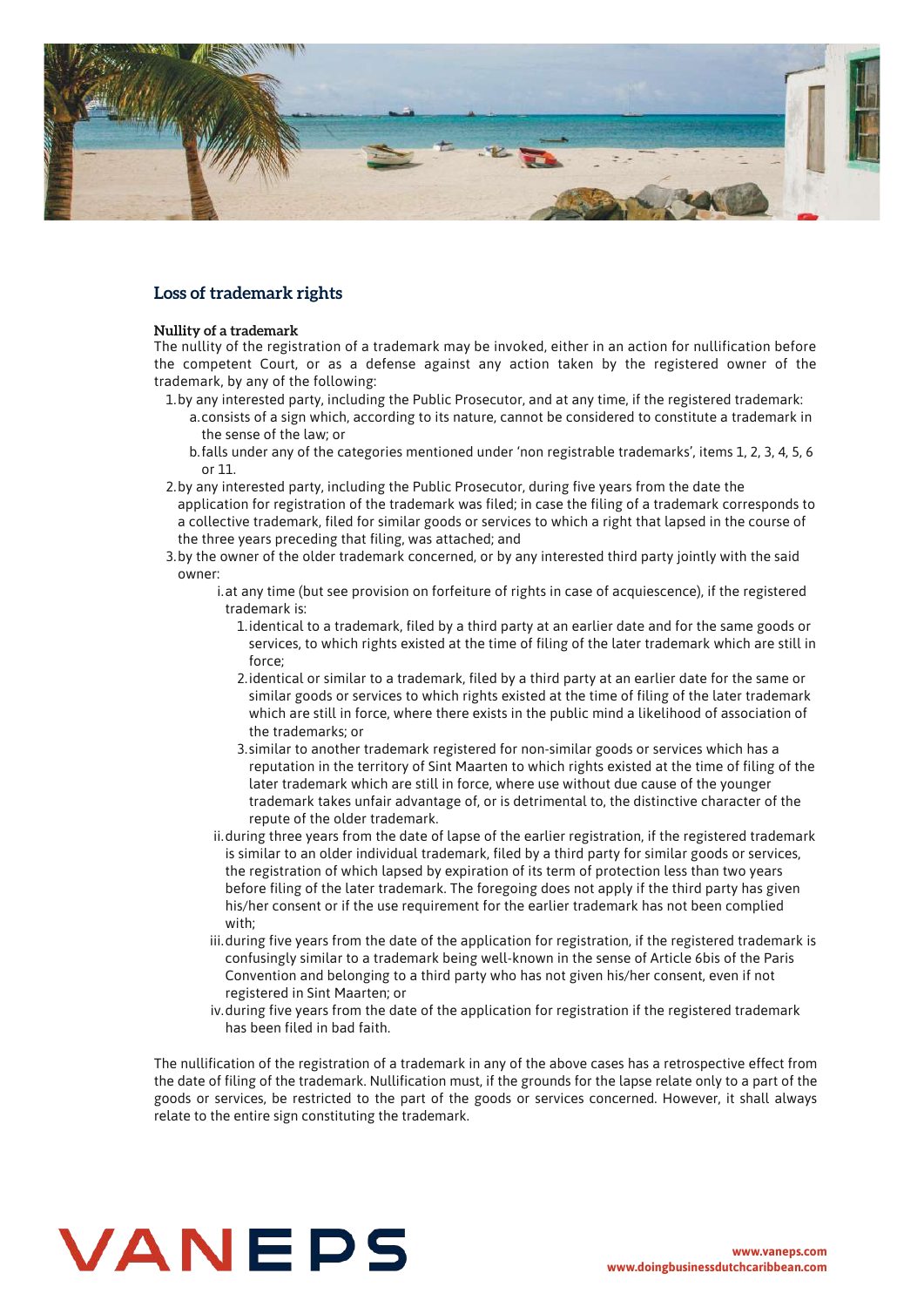

The Public Prosecutor may invoke the nullity of the registration of a collective trademark if the regulations for use and control of the trademark are contrary to public order, or do not contain the provisions prescribed by law. Furthermore, the Public Prosecutor may invoke the nullity of any amendments to the regulations for the use and control of a collective trademark, if these are contrary to public order or the provisions of the law, or if these would lead to a weakening of the guarantees offered to the public by the regulations.

The Court will ex officio declare the registration null in deciding nullification cases.

#### **Lapse of a trademark**

In the following instances, the exclusive rights to a trademark may be declared lapsed by the competent Court, upon the request of an interested party, even though the registration is maintained:

- $1.$ In so far as the trademark, without legitimate reasons, has not been normally used within five years from the filing of the application for registration, within the territory of Sint Maarten (Dutch side) for the goods or services for which it is registered, or if such use of the trademark, without legitimate reasons, has been discontinued for five consecutive years or longer. However, the lapse in such case can no longer be invoked, if the required normal use of the trademark has been commenced or resumed between expiration of the five-year period of non-use and the bringing of a claim for a declaration of lapse on account of non-use, except where the late use or renewed use was started only within the three months preceding the bringing of such claim and the preparations for the start of such use or renewed use were made only after the owner of the trademark had become aware that such claim might be brought;
- 2.in so far as the trademark, in consequence of the behavior (activity or inactivity) of the owner of the trademark, has become in the normal language the common name (generic name) of a product or service (for instance where the owner himself/herself uses the trademark as a generic name for the product or service in question, or where he/she fails, to a reasonable extent, to act against misuse of the trademark); and
- 3. in so far as the trademark, as a consequence of the use made thereof for the goods or services for which it is registered, is liable to mislead the public, in particular with regard to the nature, quality or geographical origin of those goods or services.

The lapse in all the above cases is retrospective from the date on which the actual conditions for the lapse of the rights to the trademark were fulfilled. The lapse must be restricted to the part of the goods or services concerned, if the grounds for the lapse relate to a part of the goods or services only. Lapse shall, however, always relate to the entire sign constituting the trademark.

If lapse of the exclusive rights to a trademark on account of non-use can no longer be invoked due to late use or resumed use, the owner of the trademark cannot invoke the nullity of a registration of another younger trademark whose registration was applied for during the period that the rights to the older trademark could be declared lapsed on account of non-use, nor take action against use of such younger trademark for identical or similar goods or services. This implies that in such case, two identical or similar trademarks may exist side by side.

The exclusive rights to a trademark will lapse automatically in any of the following events: 1. voluntary cancellation of the registration; or

2. expiration of the term of the registration of the trademark where the same is not renewed.

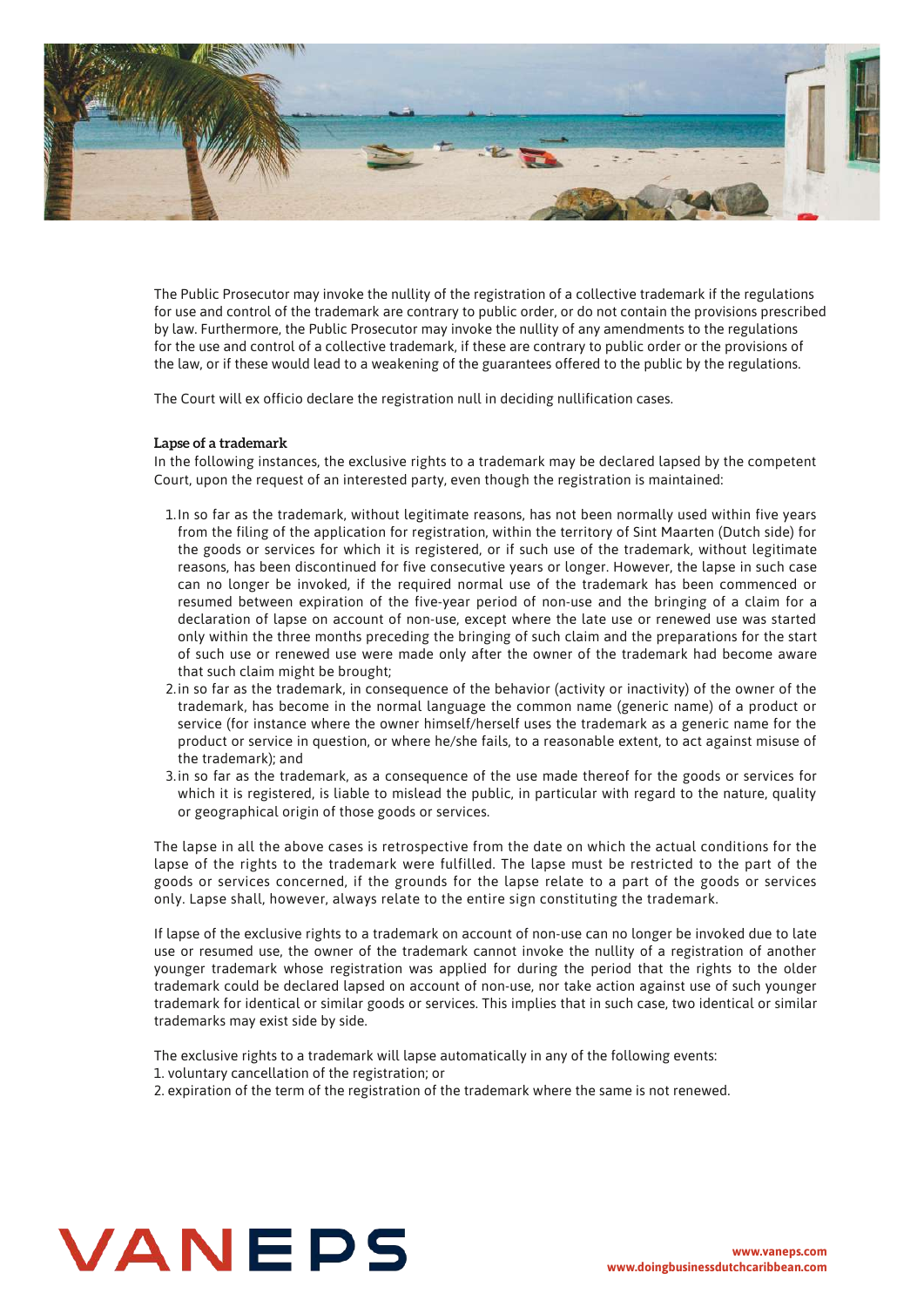

The owner of the registration of a trademark may at any time request the cancellation of his/her registration. If a license, pledge or seizure has been recorded, however, the owner of the trademark can request cancellation only jointly with the licensee, the pledgee or the creditor respectively. The cancellation shall always be effective for the whole territory of Sint Maarten (Dutch side). However, it may be restricted to one or some of the goods or services for which the trademark is registered.

In addition to the grounds mentioned above, the exclusive rights to a collective trademark may also be declared lapsed on request by any interested party including the Public Prosecutor if the owner of the collective trademark uses the trademark for goods or services originating from his/her own enterprise or from enterprises in the control or supervision of which he/she participates directly or indirectly, or consents to or tolerates a use of the trademark in contravention of the provisions of the regulations for use and control of the trademark.

In case the Court which declares that the exclusive rights to a trademark have lapsed, it will also ex officio order the cancellation of its registration.

Collective trademarks which have lapsed, have been declared null or have been cancelled, or of which the registration has not been renewed and which have not been registered, a new collective trademark in the name of the owner of the lapsed registration on application filed within three years from expiration of the registration period, may not be used under any circumstances during three years after recordal of the lapse, the nullity declaration or the cancellation, or within three years from expiration of the term of registration respectively, except by a party who is entitled to invoke an older right to a similar individual trademark.

Where the registration of an individual trademark has lapsed because it has expired, during two years thereafter, the same or a similar trademark cannot be legally registered by a third party for similar goods or services, unless the owner of the lapsed registration gave his/her consent.

# **Infringement**

#### **Infringing acts**

The following acts performed by a third party without the consent of the owner of a registered trademark are considered trademark infringement:

- 1.any use in the course of trade, consisting of a sign identical to the registered trademark in respect of the goods and/or services for which the trademark is registered;
- 2.any use in the course of trade, consisting of a sign identical or similar to the registered trademark in respect of goods or services identical or similar to those for which the trademark is registered, where there exists a likelihood of association on the part of the public between the sign and the trademark;
- 3. any use in the course of trade, without due cause, consisting of a sign being identical or similar to the trademark, in respect of goods or services which are not identical or similar to those for which the trademark is registered, if the trademark has a reputation in the territory of Sint Maarten (Dutch Side) and where use of such sign takes unfair advantage of, or is detrimental to, the distinctive character or the repute of the trademark; or
- 4.any use in the course of trade, without due cause, made of a sign being identical or similar to the registered trademark, other than for the purpose of distinguishing goods or services, where such use of such sign takes unfair advantage of, or is detrimental to, the distinctive character or the repute of the trademark.

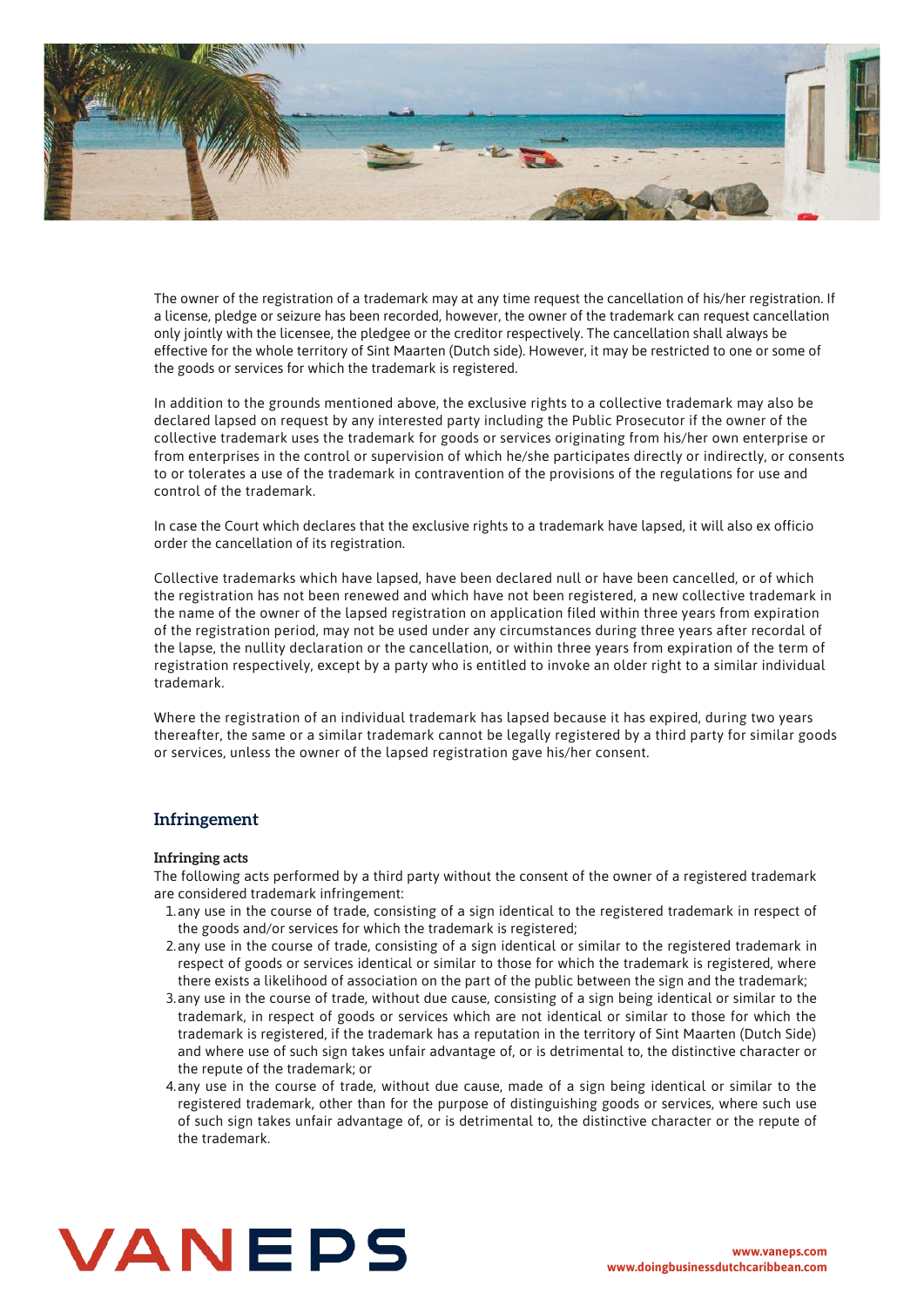

The following acts, performed by a party with a sign, under any of the conditions mentioned above without the consent of the owner of the registered trademark, are, among others, considered infringing use:

- 1. affixing the sign to goods or their packaging;
- 2.offering or exposing goods for sale, putting goods on the market, or stocking goods for those purposes under the sign;
- 3. importing or exporting goods under the sign, except where importation is concerned with the apparent purpose of re-exportation; or using the sign on business papers or in advertising.

The exclusive rights to a trademark which is worded in one of the current languages of Sint Maarten shall extend by right to its translation into any other of these languages. The judgment whether similarity results from translation into one or more foreign languages belongs to the Court.

Similarity may exist between goods and services. On judging the matter of similarity of goods and/or services, the classification applied on the registration of trademarks will not be taken into consideration.

#### **Non-infringing acts**

The following are non-infringing acts:

- 1.exhaustion: not considered as infringement is use of a registered trademark for goods which have been brought into the trade under that trademark by the owner or with his/her consent, except if there are legitimate grounds which justify that the owner of the trademark opposes the further commercialization of the goods, in particular, if the condition of the goods has been altered or deteriorated after they were brought into the trade. Furthermore, the law provides that, if a trademark in different States belongs to different owners, the owner of the trademark in Sint Maarten cannot prevent the importation of goods bearing the trademark or a similar trademark originating from another State, nor claim compensation of damages in respect of such importation, if the trademark has been affixed to the goods in that other State by or with the consent of the owner;
- 2. the exclusive rights to a trademark do not include the right to prevent a third party from using in commerce:
	- a.his/her own name and address;
	- b.any indication concerning the kind, quality, quantity, intended purpose, value, geographical origin, time of production, or any other characteristics of the goods or services; or
	- c. the trademark itself, if this is necessary to indicate the intended purpose of a product, in particular as an accessory or spare part, provided in all three cases, however, that such use is in accordance with honest practices in industrial and commercial matters.
- 3. prior rights: the exclusive rights to a trademark do not include the right to prevent the use in the course of trade of a similar sign which is protected on the basis of a prior right which has local significance only, if and in so far as such prior right is recognized under the Civil law of Sint Maarten.

#### **Remedies**

In case of infringement of the exclusive rights to a registered trademark the owner thereof may request an injunction, and may claim compensation for all damages sustained by the infringing use. In addition to or instead of a claim for compensation of the damages, the owner of the trademark may claim the surrender of the profits obtained by the infringing use and the rendering of an account in relation thereto. However, such claim will be refused, if the Court finds that the infringing use was not made in bad faith or that in view of the circumstances of the case, such claim should not be accepted.

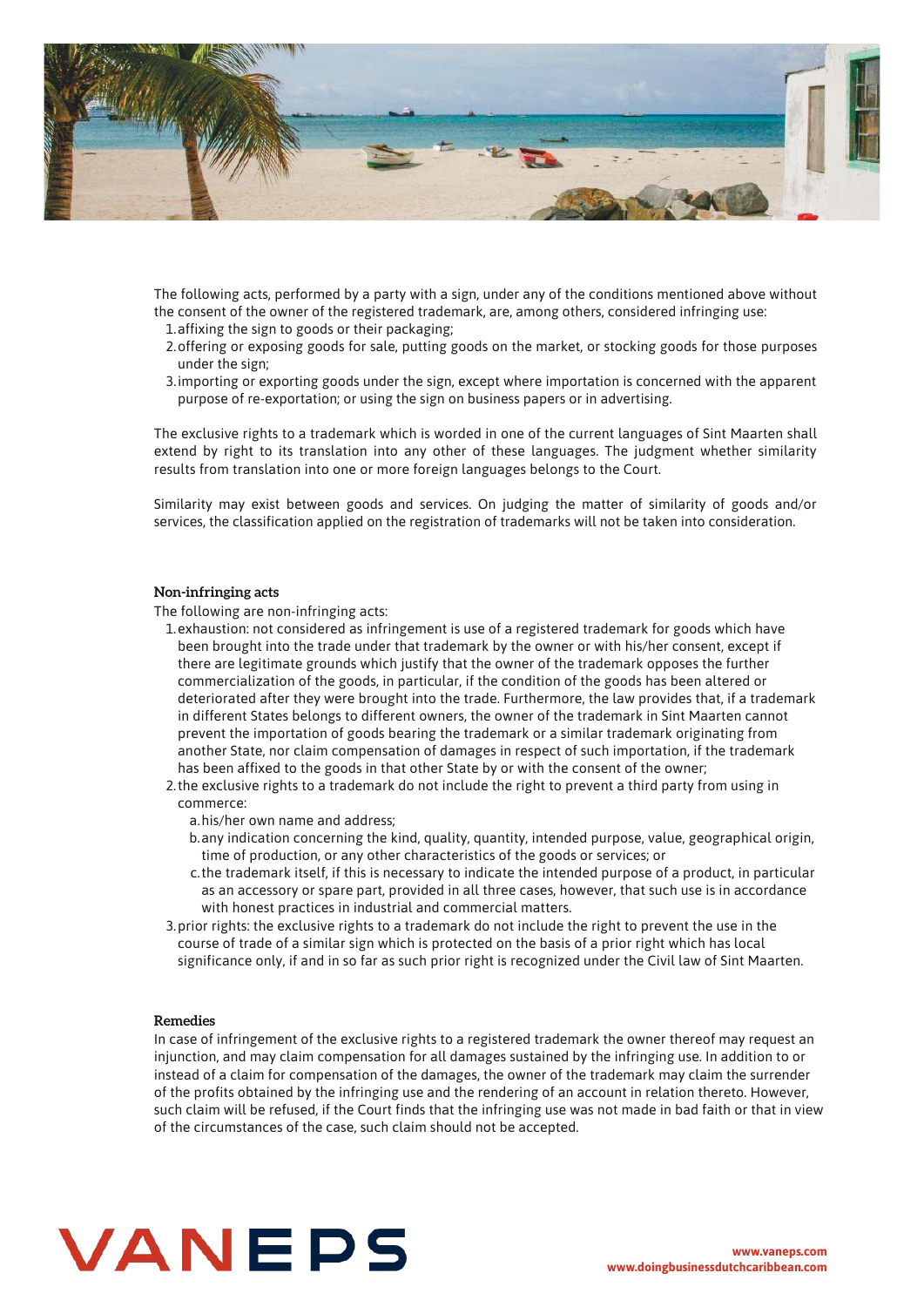

The owner of the registered trademark is entitled to claim as his/her property, any movable goods that have infringed upon his/her exclusive trademark rights, or goods having been used in producing such goods, or to demand that these goods will be destroyed or rendered unfit for use. The Court may order that the surrender of the goods can take place only against payment by the plaintiff of compensation as established by the Court. The owner of the registered trademark may also claim the payment of the amounts of money likely to have been obtained by the infringement. In the cases referred to in this paragraph, the claim will be refused, if the infringement was not made in bad faith.

The Court may, if so requested by the owner of the registered trademark, order the defendant in infringement proceedings, to inform the owner of the trademark of all what is known to him/her with regard to the origin of the goods with which infringement has been committed and to furnish the owner with all data relating thereto.

A licensee is normally not entitled to obtain an injunction in case of infringement of the licensed trademark, except in cases where the infringement would also constitute an independent illicit act towards licensee. The licensee may, however, intervene in an action for the compensation of damages brought forward by the owner of the trademark, in order to directly obtain compensation of the damages sustained by him/her or to be awarded a proportional share of the profits earned by the defendant party through the infringement. Without prejudice to the foregoing, the owner of the trademark may institute a claim for compensation of damages or surrender of profits on behalf of the licensee. A licensee may bring forward an action for award of damages or surrender of profits on his/her own only if this has been explicitly stipulated. Furthermore, provided he/she has obtained the authorization of the owner of the trademark for this purpose, a licensee may claim as his/her property the movable goods that have infringed upon the licensed trademark, or goods having been used in producing such goods, or may demand that these goods be destroyed or rendered unfit for use, and he/she may claim the payment of the amounts of money likely to have been obtained by the infringement, in so far as these claims are intended to protect the rights to the execution of which the licensee is entitled. Any claim referred to in the foregoing sentence will be refused, if the infringement was not made in bad faith.

The owner of a licensed trademark may institute an infringement action against a licensee who acts contrary to the provisions in the license agreement concerning the duration of the license, the form covered by the registration in which the trademark may be used, the goods or services for which the license has been granted, the territory within which the trademark may be affixed, or the quality of the goods or services brought into the trade or rendered by the licensee. This also implies that goods brought into the trade under the trademark by a licensee contrary to any of said provisions, for instance goods brought into the trade outside the licensed territory, or after expiration of the term of the license, would not be considered brought into the trade by or with the consent of the owner of the (registered) trademark.

No infringement action can be based on a trademark which is not registered, and no compensation of damages can be obtained with regard to acts done before the filing of the application for registration. Nothing in the trademark law, however, is deemed to affect rights of action of the person entitled to a sign not being considered as a trademark against illegal use of that sign.

#### **Tolerance of a younger identical or similar trademark (acquiescence)**

The owner of exclusive rights to a trademark who during five consecutive years has tolerated the use of a trademark that was filed later, while being aware of that use, can no longer on the basis of his/her older right, with regard to the goods or services for which the younger trademark was used, invoke the nullity of the registration of the younger trademark or prevent use of the younger trademark for identical or similar goods or services, unless the application for registration of the younger trademark was filed in bad faith.